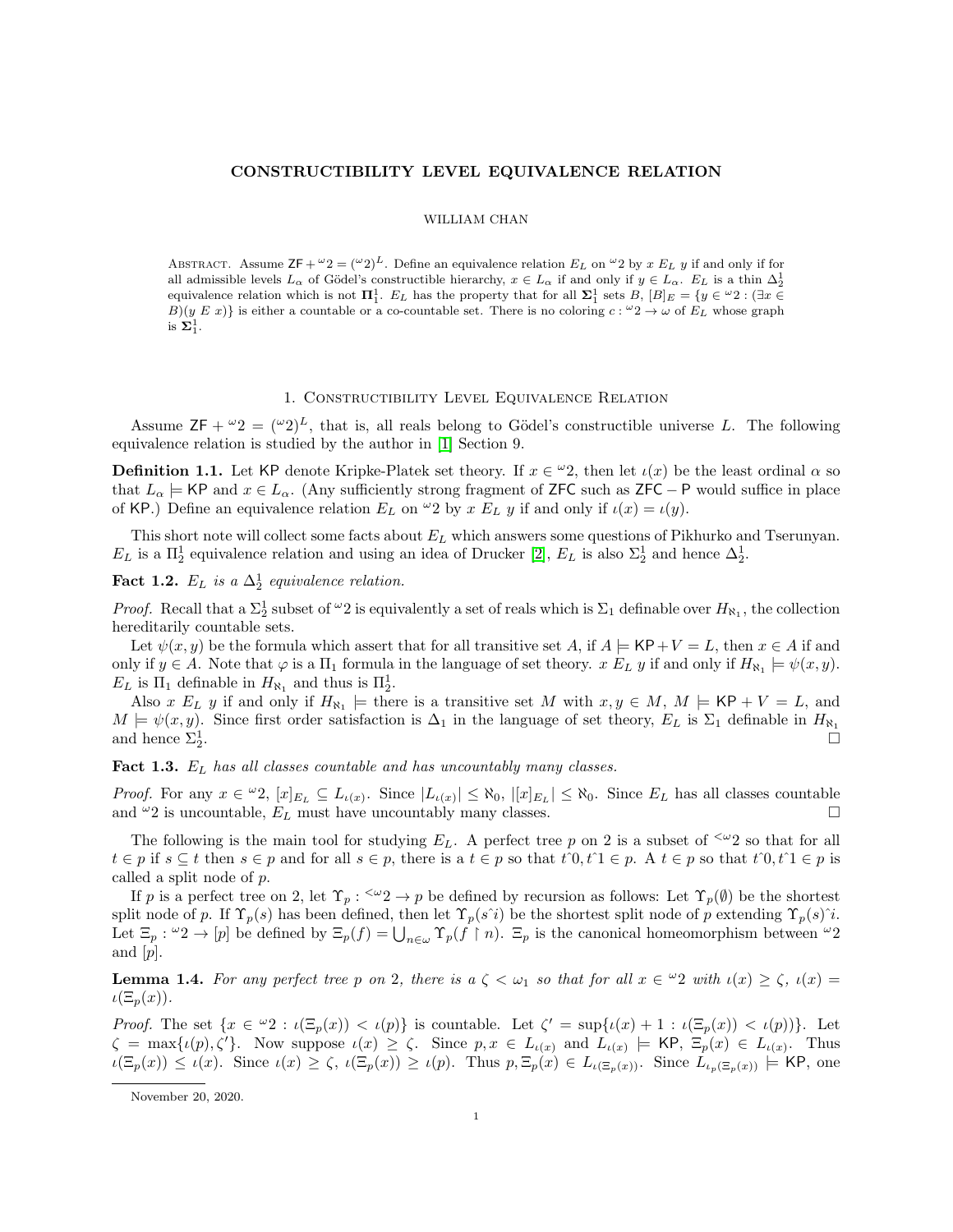can recover  $x = \Xi_p^{-1}(\Xi_p(x))$  within  $L_{\iota(\Xi_p(x))}$  by using  $\Xi_p(x)$  and the tree p. Thus  $\iota(x) \leq \iota(\Xi_p(x))$ . So  $\iota(x) = \iota(\Xi_p(x)).$ 

<span id="page-1-0"></span>**Lemma 1.5.** Let p be a perfect tree on 2. There is  $a \zeta < \omega_1$  so that for all  $\xi \ge \zeta$ , there exist countably infinite many  $z \in [p]$  so that  $\iota(z) = \xi$ .

Proof. By Lemma [1.4,](#page-0-0) let  $\zeta < \omega_1$  be such that for all  $x \in \omega_2$ , if  $\iota(x) \ge \zeta$ , then  $\iota(x) = \iota(\Xi_p(x))$ . Let  $\xi \ge \zeta$ and let  $A = \{x \in \mathcal{L} : \iota(x) = \xi\}$  which is a countably infinite set. Since  $\Xi_p$  is an injection, if  $x \neq y$ , then  $\Xi_p(x) \neq \Xi_p(y)$ . If  $x \in A$ , then  $\Xi_p(x) \in [p]$  and  $\iota(\Xi_p(x)) = \iota(x) = \xi$ .

An equivalence relation E on  $\omega_2$  is thin if and only if there is no perfect tree p on 2 so that for all  $x, y \in [p]$ with  $x \neq y$ ,  $\neg(x \ E \ y)$ . The following is a different argument from [\[1\]](#page-2-0) showing that  $E_L$  is thin.

<span id="page-1-1"></span>**Fact 1.6.** ([\[1\]](#page-2-0) Proposition 9.7)  $E_L$  is a thin equivalence relation.

*Proof.* By Lemma [1.5,](#page-1-0) every perfect tree p has some  $z_0, z_1 \in [p]$  so that  $z_0 \neq z_1$  and  $\iota(z_0) = \iota(z_1)$ . Thus  $z_0$   $E_L$   $z_1$ .

Fact 1.7.  $E_L$  is not  $\mathbf{\Pi}^1_1$ .

*Proof.* Since Fact [1.3](#page-0-1) implies  $E_L$  has uncountable many classes, if  $E_L$  was  $\Pi_1^1$ , then Silver's dichotomy ([\[3\]](#page-2-2) and [\[4\]](#page-2-3)) implies that  $E_L$  is not thin. This is impossible since Fact [1.6](#page-1-1) asserts that  $E_L$  is thin.

<span id="page-1-2"></span>Fact 1.8. If  $B \subseteq \{y \in \mathbb{Z}^d : |B|_{E_L} = \{y \in \mathbb{Z} : |\exists x \in B \mid (y E_L | x) \}$  is either countable or co-countable.

*Proof.* If B is countable, then the set  $K = \{t(x) : x \in B\}$  is countable. So  $[B]_{E_L} \subseteq L_{\text{sup}(K)}$ .  $[B]_{E_L}$  is countable. Suppose B is not countable. By the perfect set property for  $\Sigma_1^1$ , there is a perfect tree p on 2 so that  $[p] \subseteq B$ . By Lemma [1.5,](#page-1-0) there is a  $\zeta$  so that for all  $\xi \ge \zeta$ , there exists a  $z \in [p]$  with  $\iota(z) = \xi$ . Let  $H = \{x \in \omega_2 : \iota(x) \ge \zeta\}$  which is a co-countable set and observe that  $[B]_{E_L} \supseteq [p]]_{E_L} \supseteq H$ .  $[B]_{E_L}$  is  $\overline{\text{co-countable}}$ .

Pikhurko asked whether an equivalence relation E with all classes countable and has the property that for all  $\Delta_1^1$  sets B,  $[B]_E$  is  $\Delta_1^1$  must be a  $\Delta_1^1$  equivalence relation. The results above show that it is consistent with ZF that the answer is no.

A relation  $G \subseteq \omega_2 \times \omega_2$  is a graph if and only if for all  $x, y \in \omega_2$ ,  $\neg(x, G, x)$  and  $x, G, y$  implies  $y, Gx$ . If  $A \subseteq \omega_2$ , let  $N_G(A) = \{x \in \omega_2 : (\exists y \in A)(x \ E \ y)\}\$ and  $N_G^{\leq 1}(A) = A \cup N_G(A)$ . The graph G is locally countable if and only if  $|N_G({x})| \leq \aleph_0$  for all  $x \in \omega_2$ . If E is an equivalence relation on  $\omega_2$ , then the graph  $G_E$  associated to E is defined on <sup>ω</sup>2 by x  $G_E$  y if and only if  $x \neq y \land x \not\sqsubseteq y$ . Note that if E is an equivalence relation, then for any  $A \subseteq \omega_2$ ,  $N_G^{-1}(A) = [A]_E$ . However,  $N_G(A)$  may not be  $[A]_E$ . For example, if  $x \in A$ and  $[x]_E \cap A = \{x\}$ , then  $x \notin N_G(A)$ .

Pikhurko asked if a locally countable graph has the property for all  $\Delta_1^1 B \subseteq {}^{\omega}2$ ,  $N_G^{\leq 1}(B)$  is  $\Delta_1^1$ , then is G a  $\Delta_1^1$  graph. Since  $E_L$  is not  $\mathbf{\Pi}_1^1$ ,  $G_{E_L}$  is not  $\mathbf{\Pi}_1^1$ . Thus the above result implies that it is consistent with ZF that the answer is no. He also asked if G is a locally countable graph with the property that for all  $\Delta_1^1$  $B \subseteq \{0, N_G(A) \text{ is } \Delta_1^1$ , then is G a  $\Delta_1^1$  graph. Using the next result, the answer being no is consistent with ZF.

**Fact 1.9.** If  $B \subseteq \{^\omega 2 \text{ is } \mathbf{\Sigma}^1_1$ , then  $N_{G_L}(B)$  is countable or co-countable.

*Proof.* If B is countable, then  $N_G(B) \subseteq N_G^{\leq 1}(B) = [B]_{E_L}$  which is countable as noted in Fact [1.8.](#page-1-2) Suppose B is uncountable. By the perfect set property for  $\Sigma_1^1$ , there is a perfect tree p on 2 so that  $[p] \subseteq B$ . By Lemma [1.5,](#page-1-0) there is a  $\zeta < \omega_1$  so that for all  $\xi \geq \zeta$ , there exists at least two elements  $z_0 \in [p]$  and  $z_1 \in [p]$  so that  $\iota(z_0) = \iota(z_1) = \xi$ . Fix  $a \xi \ge \zeta$  and let  $z_0, z_1 \in [p]$  with  $z_0 \ne z_1$  and  $\iota(z_0) = \iota(z_1) = \xi$ . Then  $N_G({z_0}) = {x \in {}^{\omega}2 : x \neq z_0 \wedge \iota(x) = \xi}$  and  $N_G({z_1}) = {x \in {}^{\omega}2 : x \neq z_1 \wedge \iota(x) = \xi}$ . So  $\{x \in {}^{\omega}2 : \iota(x) = \xi\} = N_G(\{z_0\}) \cup N_G(\{z_1\}) \subseteq N_G(B)$ . Let  $H = \{x \in {}^{\omega}2 : \iota(x) \geq \zeta\}$  which is co-countable. Then  $H \subseteq N_G(B)$  and so  $N_G(B)$  is co-countable.

A coloring of a graph G is a map  $c: \omega_2 \to X$ , where X is some Polish space, so that for all  $x, y \in \omega_2$ , if x G y, then  $c(x) \neq c(y)$ . Tserunyan asked if  $G_{E_L}$  has a  $\Delta_1^1$  coloring  $c: \omega_2 \to \omega$ . The following result shows that the answer is no.